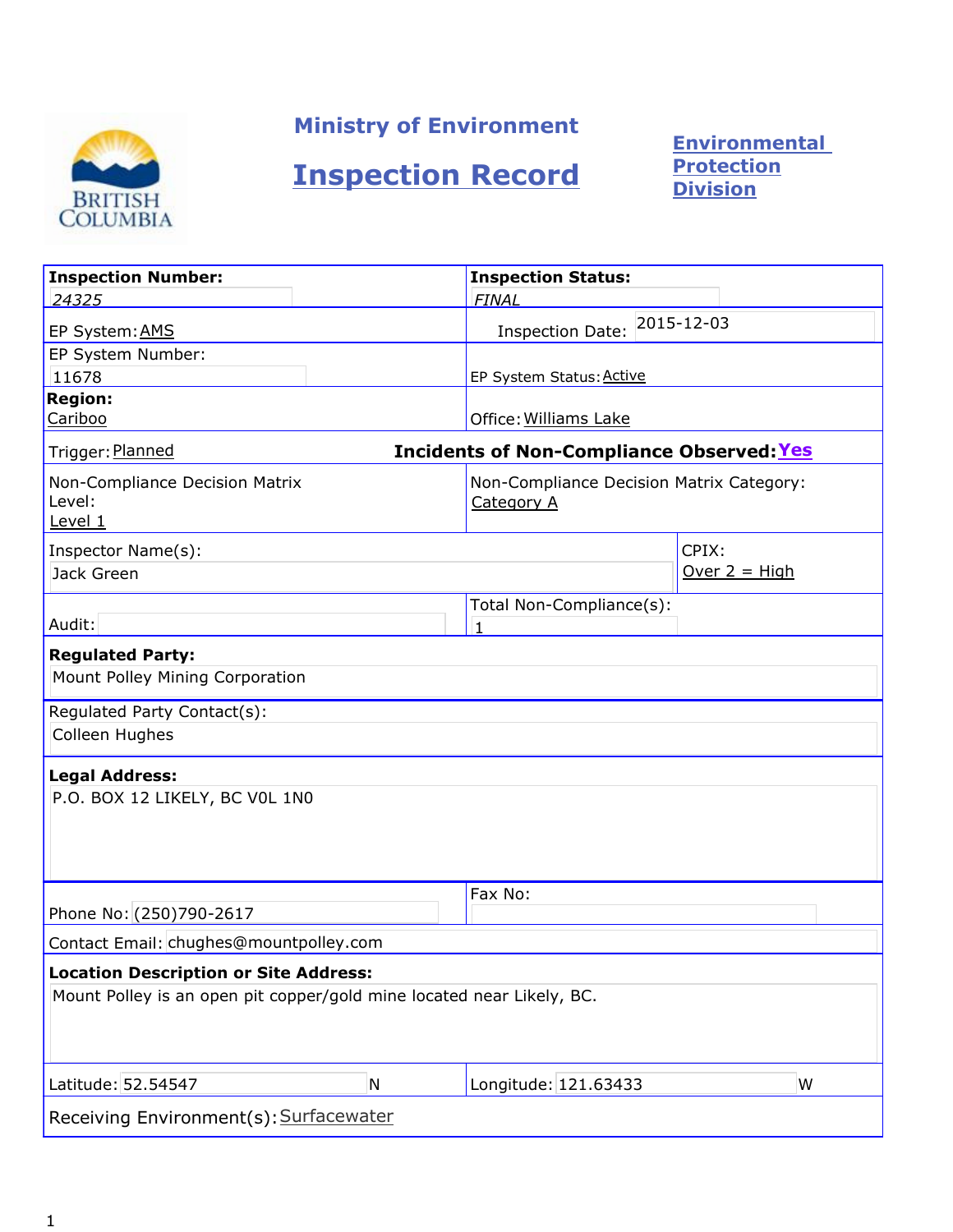# **Summary**

| MONITORING AND REPORTING REQUIREMENTS                                                                                                                                                                                                                                                                                                                                                                                                                                                                                                                                                                                                                                                                                                                                                                                                                                                                                                                                                                                                                                                                                                                                                |                      |                  |  |
|--------------------------------------------------------------------------------------------------------------------------------------------------------------------------------------------------------------------------------------------------------------------------------------------------------------------------------------------------------------------------------------------------------------------------------------------------------------------------------------------------------------------------------------------------------------------------------------------------------------------------------------------------------------------------------------------------------------------------------------------------------------------------------------------------------------------------------------------------------------------------------------------------------------------------------------------------------------------------------------------------------------------------------------------------------------------------------------------------------------------------------------------------------------------------------------|----------------------|------------------|--|
| <b>Inspection Period:</b>                                                                                                                                                                                                                                                                                                                                                                                                                                                                                                                                                                                                                                                                                                                                                                                                                                                                                                                                                                                                                                                                                                                                                            |                      |                  |  |
| From: 2015-12-03<br>To: $2015 - 12 - 03$                                                                                                                                                                                                                                                                                                                                                                                                                                                                                                                                                                                                                                                                                                                                                                                                                                                                                                                                                                                                                                                                                                                                             |                      |                  |  |
| <b>Requirement Source:</b><br>Permit                                                                                                                                                                                                                                                                                                                                                                                                                                                                                                                                                                                                                                                                                                                                                                                                                                                                                                                                                                                                                                                                                                                                                 |                      |                  |  |
| Activity: On Site                                                                                                                                                                                                                                                                                                                                                                                                                                                                                                                                                                                                                                                                                                                                                                                                                                                                                                                                                                                                                                                                                                                                                                    | Waste Type: Effluent |                  |  |
| <b>Inspection Summary:</b>                                                                                                                                                                                                                                                                                                                                                                                                                                                                                                                                                                                                                                                                                                                                                                                                                                                                                                                                                                                                                                                                                                                                                           |                      | <b>Response:</b> |  |
| Site inspection carried out by Environmental Protection Officer Jack Green,<br>accompanied by Chris Swan (MOE Impact Assessment Biologist), Carla Grimson<br>(MOE Water Quality Technician), Alyssa Boivin (Junior Impact Assessment<br>Biologist) and Shauna Litke (MPMC Metallurgist/Environmental Technician).<br>Weather was overcast with approximately 4 inches of old snow on the ground.<br>Scope of inspection was to assess compliance of reinstated Hazeltine discharge<br>and associated water treatment infrastructure with the recently amended permit.<br>The weir below Polley Lake was closed, abating the flow down Hazeltine Creek.<br>Since the last inspection a new improved fish/debris barrier has been installed<br>just upstream of the weir. This consists of three fences across the creek with<br>graduated mesh.<br>The Veolia Water Treatment Plant consists of 3 stages of treatment -<br>Coagulation, flocculation and settlement/polishing. The discharge is continuously<br>monitored and in the event of a permit discharge exceedance, a shut off valve is<br>automatically activated, recirculating the discharge back to the Till Borrow Pit. |                      | Advisory         |  |
| The waste sludge from water treatment plant process is discharged to the sludge<br>pond (Upper Till Borrow Pit), where solids settle out, leaving the process water to<br>flow back to the Till Borrow Pit for recirculation in the treatment process.                                                                                                                                                                                                                                                                                                                                                                                                                                                                                                                                                                                                                                                                                                                                                                                                                                                                                                                               |                      |                  |  |
| The outfall from Settling Pond 1 discharges to Quesnel Lake. Settling Pond 2 is<br>effectively emergency storage in the event of the Quesnel Lake discharge being<br>abated.                                                                                                                                                                                                                                                                                                                                                                                                                                                                                                                                                                                                                                                                                                                                                                                                                                                                                                                                                                                                         |                      |                  |  |
| ACTIONS REQUIRED BY REGULATED PARTY:                                                                                                                                                                                                                                                                                                                                                                                                                                                                                                                                                                                                                                                                                                                                                                                                                                                                                                                                                                                                                                                                                                                                                 |                      |                  |  |
| Please provide photographic evidence once the signage required by subsection 2.4.7 has been installed.                                                                                                                                                                                                                                                                                                                                                                                                                                                                                                                                                                                                                                                                                                                                                                                                                                                                                                                                                                                                                                                                               |                      |                  |  |
| ADDITIONAL COMMENTS:                                                                                                                                                                                                                                                                                                                                                                                                                                                                                                                                                                                                                                                                                                                                                                                                                                                                                                                                                                                                                                                                                                                                                                 |                      |                  |  |
|                                                                                                                                                                                                                                                                                                                                                                                                                                                                                                                                                                                                                                                                                                                                                                                                                                                                                                                                                                                                                                                                                                                                                                                      |                      |                  |  |
|                                                                                                                                                                                                                                                                                                                                                                                                                                                                                                                                                                                                                                                                                                                                                                                                                                                                                                                                                                                                                                                                                                                                                                                      |                      |                  |  |
|                                                                                                                                                                                                                                                                                                                                                                                                                                                                                                                                                                                                                                                                                                                                                                                                                                                                                                                                                                                                                                                                                                                                                                                      |                      |                  |  |
|                                                                                                                                                                                                                                                                                                                                                                                                                                                                                                                                                                                                                                                                                                                                                                                                                                                                                                                                                                                                                                                                                                                                                                                      |                      |                  |  |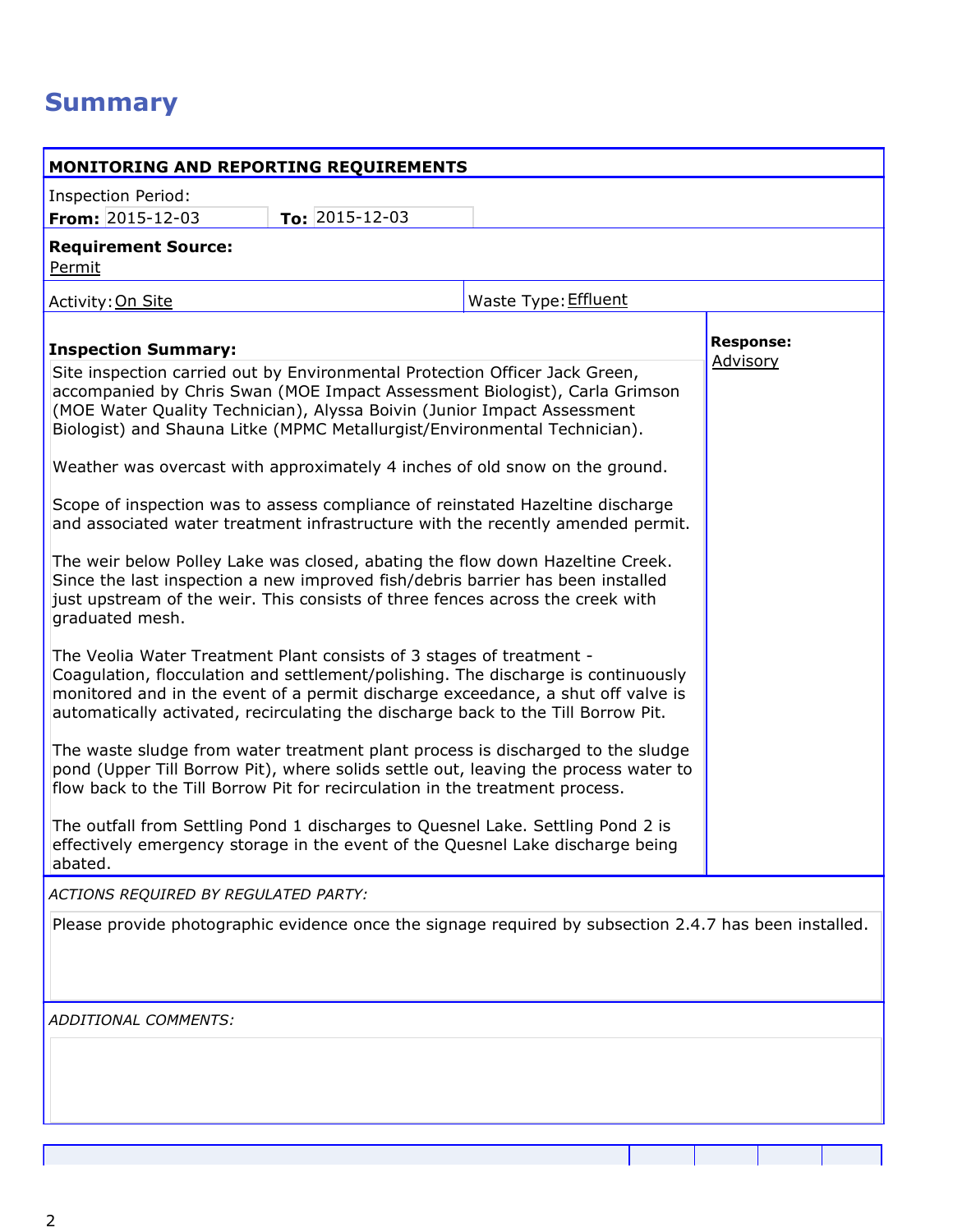| <b>Compliance Summary</b> | In | Out | N/A | N/D |
|---------------------------|----|-----|-----|-----|
| Discharge                 |    |     |     |     |
| Dperations                | -  |     |     |     |

# Inspection Details

# Requirement Type: Discharge

#### Requirement Description:

1.3.1 The authorized maximum discharge rate is 0.3 cubic meters per second.

### Details/Findings:

At the time of the inspection, the discharge rate was approximately 0.22 m3/sec.

### Compliance: In

### **Requirement Type: Operations**

### Requirement Description:

1.3.5 The Permittee must maintain a diversion and two settling ponds in lower Hazeltine Creek and an associated submerged discharge into Quesnel Lake. The Permittee must cease discharging to Hazeltine Creek immediately if this settling pond is overflowing.

### Details/Findings:

There is in excess of 0.5 metres of freeboard on Settling Pond 1 at the overflow to Settling Pond 2, which is dry (primarily for use as emergency storage if Quesnel Lake discharge is abated).

Diversion channel and Settling ponds all appeared well maintained.

# **Compliance:**In

# **Requirement Type: Operations**

# Requirement Description:

1.3.9 The authorized works are the Springer Pit, mine contact water collection system, mine tailings effluent, Perimeter Embankment Till Borrow pond, Veolia treatment system, pipeline, flow control valve, continuous flow meter and outlet structure, settling ponds, and submerged diffuser discharge structures.

1.3.10 The authorized works must be complete and in operation when the discharge commences.

# Details/Findings:

All authorized works were complete and in operation.

#### Compliance: In

# **Requirement Type: Operations**

# Requirement Description:

2.4.4 The tailings impoundment must provide 1.0 meter of freeboard plus storage for the Probable Maximum Precipitation (PMP), and all other effluent storage ponds, seepage ponds, and surface runoff ponds must provide at least 0.5 meter of freeboard, up to a 1 in 200 year 24-hour storm event. If at any time the freeboard in the tailings impoundment is reduced to less than 1.0 meters plus the PMP, or less than 0.5 meters in any other pond, the Permittee must notify Environmental Protection following procedures in Section 2.1 of this permit. After initially reporting such an occurrence, the Permittee must report the freeboard weekly until such time as the required freeboard is re-

established. Freeboard is defined as the difference in elevation between the contained liquid level and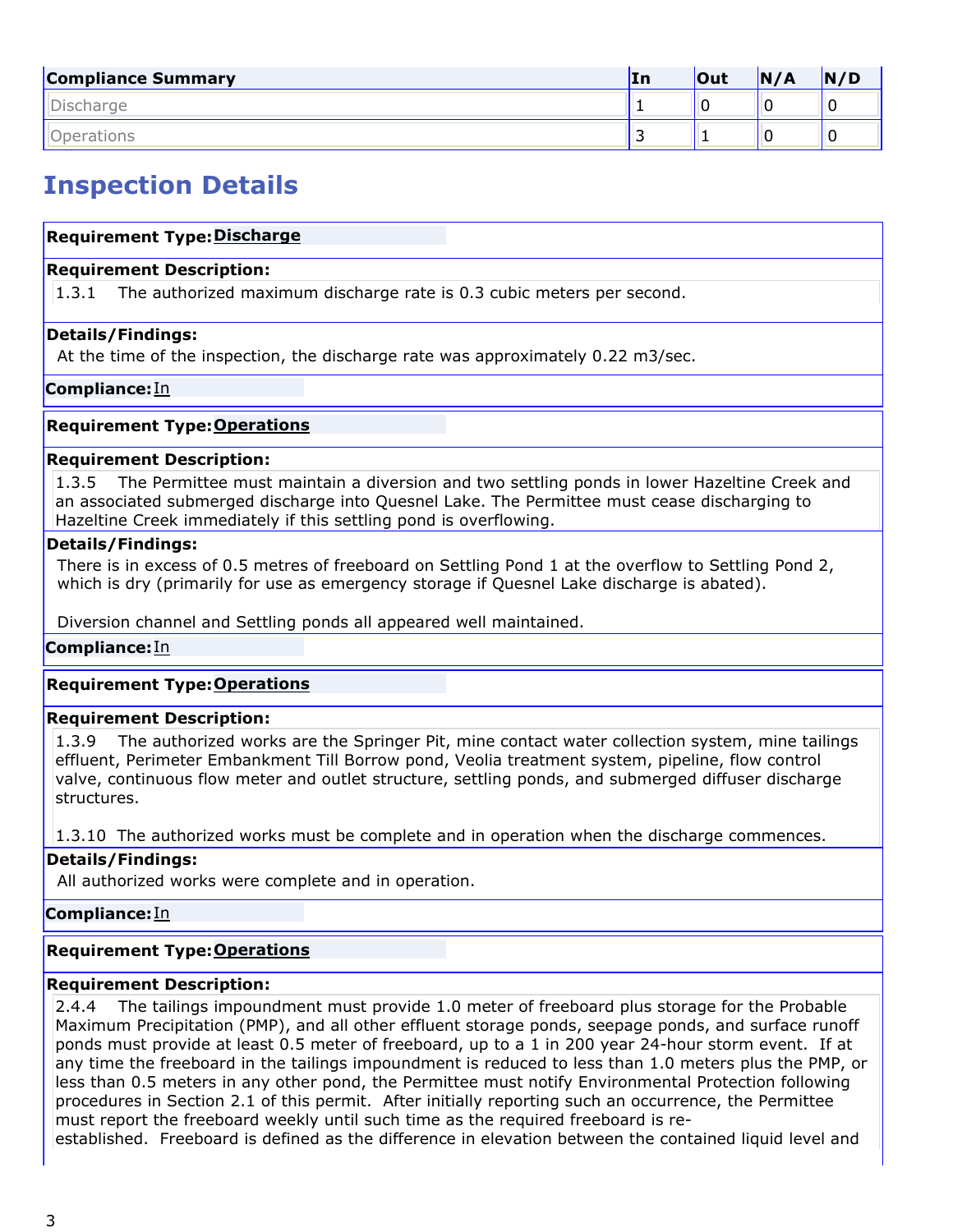the top of the berm structure at its lowest point. The lowest point does not include a spillway where a discharge is authorized or where the supernatant over flows to a downstream collection pond that is part of the authorized works.

### Details/Findings:

Central Collection Sump, Till Borrow Pits and Settling Ponds all had in excess of 0.5 metres of freeboard.

## Compliance: In

# **Requirement Type: Operations**

#### Requirement Description:

2.4.7 A sign must be erected along the alignment of the outfall above the high water mark. The sign must identify the nature of works. The wording and size of the sign must be acceptable to the Director. Signs must be posted along the effluent pipeline right-of-way at points of public access that identifies the right-of-way and provides emergency contact information.

### Details/Findings:

No sign has been erected.

| <b>Compliance: Out</b>                                                        |                   |  |
|-------------------------------------------------------------------------------|-------------------|--|
| Were the following collected during inspection:                               |                   |  |
| Photos? V<br>Samples?                                                         | <b>EMS Number</b> |  |
| Other (please specify)                                                        |                   |  |
|                                                                               |                   |  |
| Is the Inspection related to an EA Project?<br>EA Project Certificate Number: |                   |  |

| <b>INSPECTION CONDUCTED BY:</b>                                                                                                                                                                                                                                                                                                                               |                      |
|---------------------------------------------------------------------------------------------------------------------------------------------------------------------------------------------------------------------------------------------------------------------------------------------------------------------------------------------------------------|----------------------|
| Signature                                                                                                                                                                                                                                                                                                                                                     | Date Signed          |
| Jack Green                                                                                                                                                                                                                                                                                                                                                    | 2016-01-11           |
| <b>ENCLOSURE(S) TO REGULATED PARTY &amp; DESCRIPTION:</b>                                                                                                                                                                                                                                                                                                     |                      |
| Photo Record                                                                                                                                                                                                                                                                                                                                                  |                      |
|                                                                                                                                                                                                                                                                                                                                                               | <b>CVIS Archives</b> |
| REGULATORY CONSIDERATIONS:                                                                                                                                                                                                                                                                                                                                    |                      |
|                                                                                                                                                                                                                                                                                                                                                               |                      |
| <b>DISCLAIMER:</b>                                                                                                                                                                                                                                                                                                                                            |                      |
| Please note that sections of the permit, regulation or code of practice referenced in this inspection<br>record are for guidance and are not the official version. Please refer to the original permit, regulation<br>or code of practice.<br>To see the most up to date version of regulations and codes of practices please visit:<br>http://www.bclaws.ca/ |                      |
|                                                                                                                                                                                                                                                                                                                                                               |                      |

If you require a copy of the original permit, please contact the inspector noted on this inspection record or visit: http://www2.gov.bc.ca/gov/topic.page? id=DF89089126D042FD96DF5D8C1D8B1E41&title=Publicly%20Viewable%20Authorizations

It is also important to note that this inspection record does not necessarily reflect each requirement or condition of the authorization therefore compliance is noted only for the requirements or conditions listed in the inspection record.